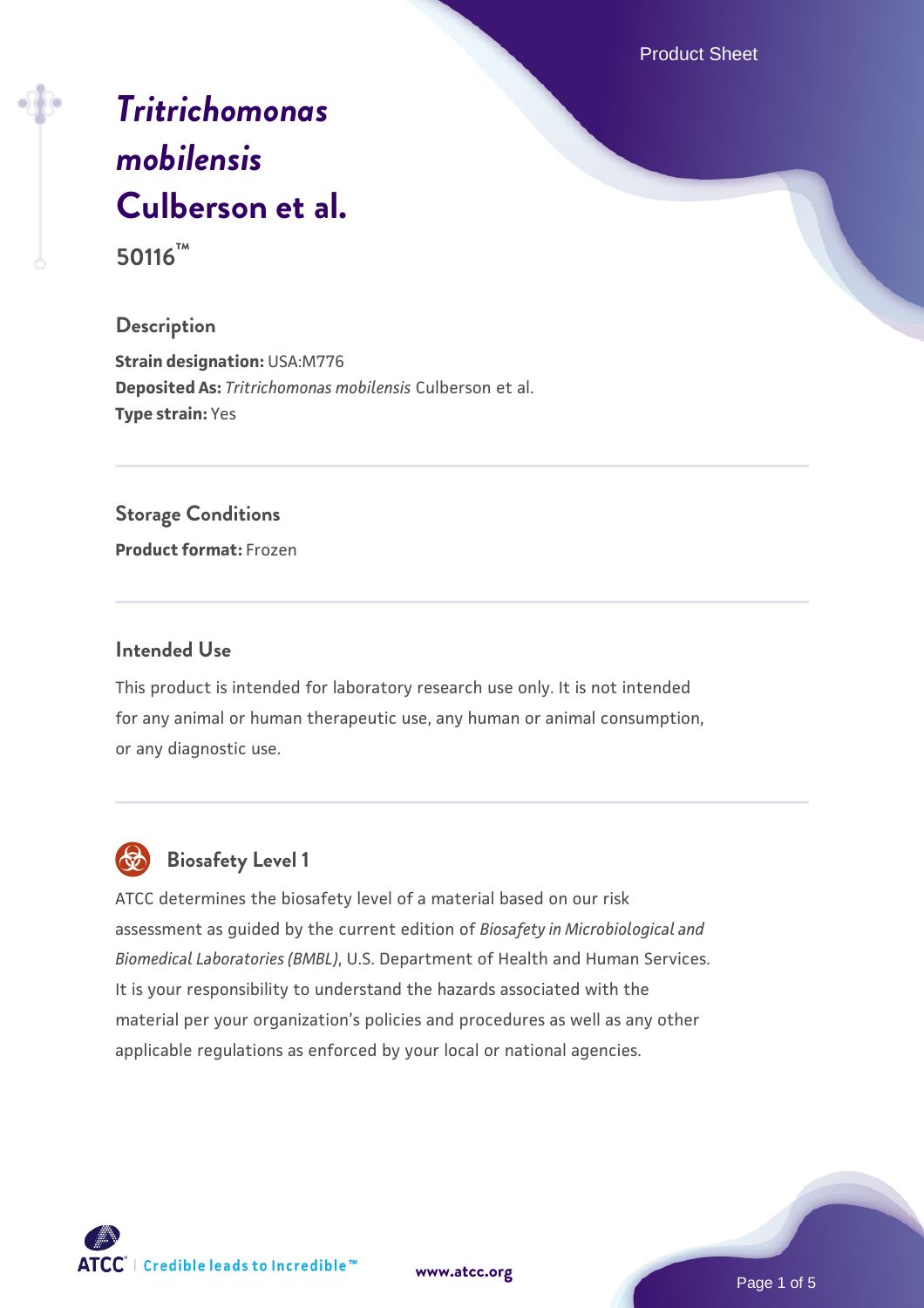### **[Tritrichomonas mobilensis](https://www.atcc.org/products/50116) [Culberson et al.](https://www.atcc.org/products/50116)** Product Sheet **50116**

ATCC highly recommends that appropriate personal protective equipment is always used when handling vials. For cultures that require storage in liquid nitrogen, it is important to note that some vials may leak when submersed in liquid nitrogen and will slowly fill with liquid nitrogen. Upon thawing, the conversion of the liquid nitrogen back to its gas phase may result in the vial exploding or blowing off its cap with dangerous force creating flying debris. Unless necessary, ATCC recommends that these cultures be stored in the vapor phase of liquid nitrogen rather than submersed in liquid nitrogen.

## **Certificate of Analysis**

For batch-specific test results, refer to the applicable certificate of analysis that can be found at www.atcc.org.

### **Growth Conditions**

**Medium:**  [ATCC Medium 2154: LYI Entamoeba medium](https://www.atcc.org/-/media/product-assets/documents/microbial-media-formulations/2/1/5/4/atcc-medium-2154.pdf?rev=b93a2db4f4b047b7be2a517e2f9f886e) **Temperature:** 35°C **Atmosphere:** Anaerobic **Culture system:** Axenic

### **Material Citation**

If use of this material results in a scientific publication, please cite the material in the following manner: *Tritrichomonas mobilensis* Culberson et al. (ATCC 50116)



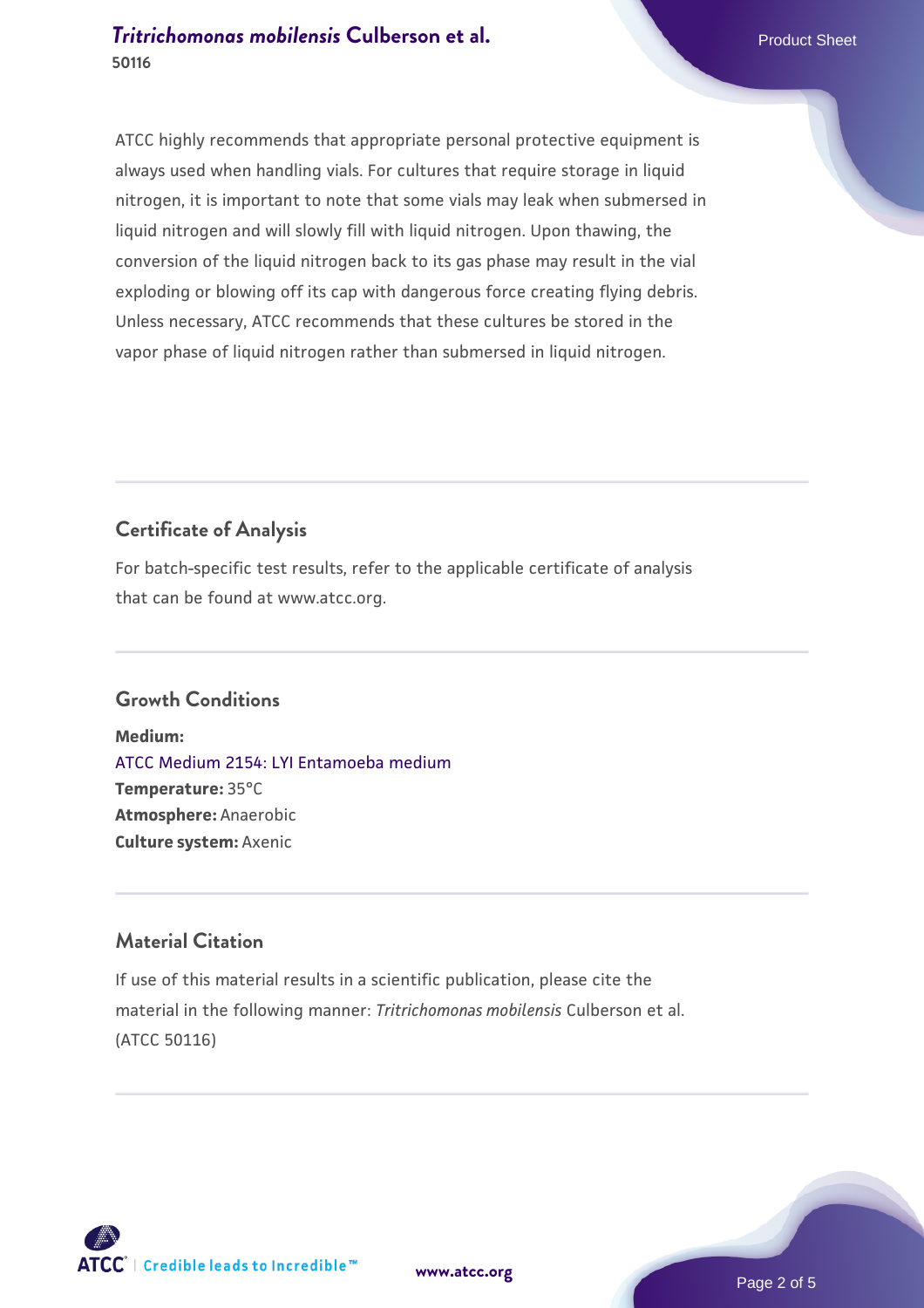# **[Tritrichomonas mobilensis](https://www.atcc.org/products/50116) [Culberson et al.](https://www.atcc.org/products/50116)** Product Sheet

**50116**

### **References**

References and other information relating to this material are available at www.atcc.org.

### **Warranty**

The product is provided 'AS IS' and the viability of ATCC® products is warranted for 30 days from the date of shipment, provided that the customer has stored and handled the product according to the information included on the product information sheet, website, and Certificate of Analysis. For living cultures, ATCC lists the media formulation and reagents that have been found to be effective for the product. While other unspecified media and reagents may also produce satisfactory results, a change in the ATCC and/or depositor-recommended protocols may affect the recovery, growth, and/or function of the product. If an alternative medium formulation or reagent is used, the ATCC warranty for viability is no longer valid. Except as expressly set forth herein, no other warranties of any kind are provided, express or implied, including, but not limited to, any implied warranties of merchantability, fitness for a particular purpose, manufacture according to cGMP standards, typicality, safety, accuracy, and/or noninfringement.

### **Disclaimers**

This product is intended for laboratory research use only. It is not intended for any animal or human therapeutic use, any human or animal consumption, or any diagnostic use. Any proposed commercial use is prohibited without a license from ATCC.

While ATCC uses reasonable efforts to include accurate and up-to-date information on this product sheet, ATCC makes no warranties or representations as to its accuracy. Citations from scientific literature and



**[www.atcc.org](http://www.atcc.org)**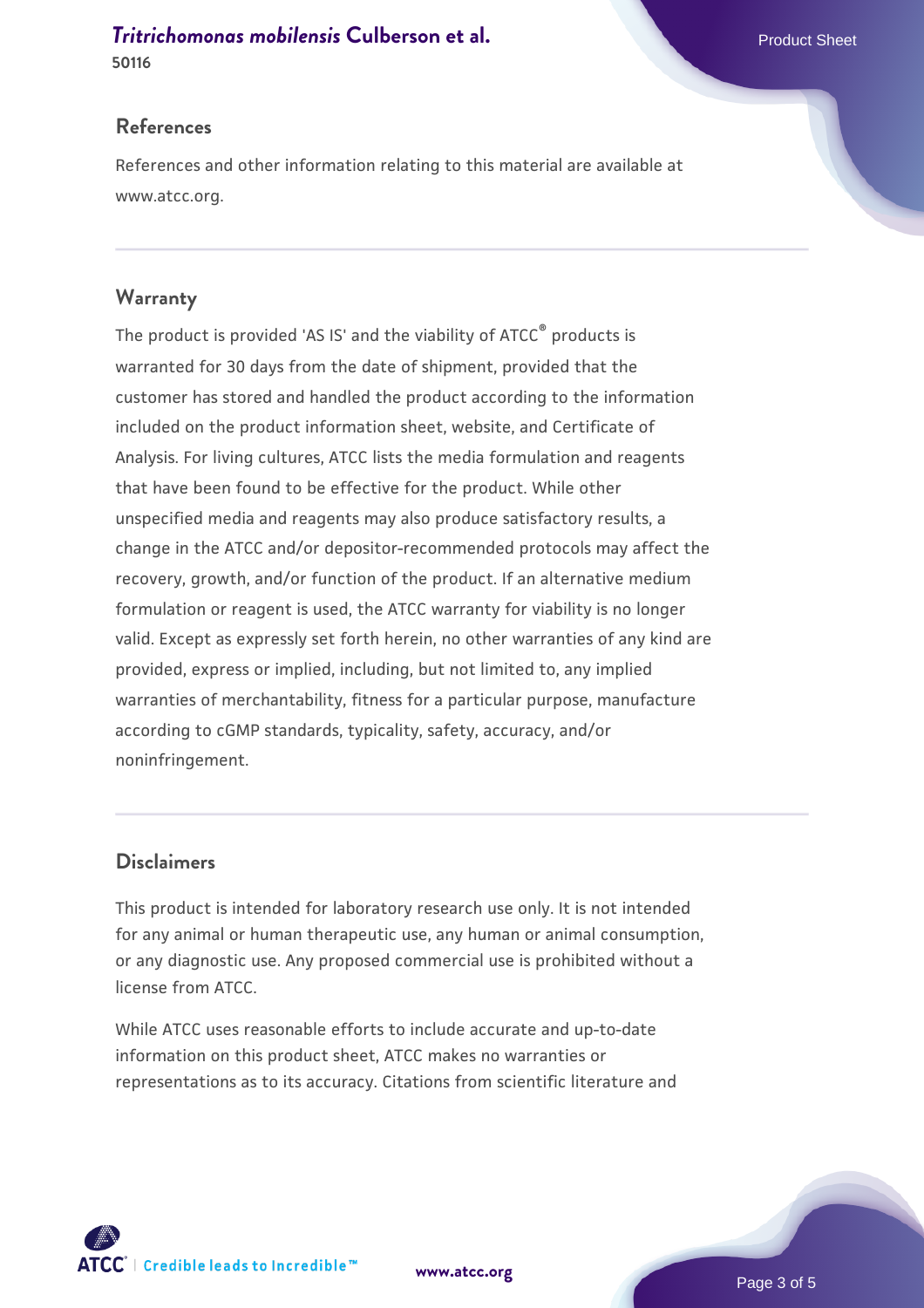patents are provided for informational purposes only. ATCC does not warrant that such information has been confirmed to be accurate or complete and the customer bears the sole responsibility of confirming the accuracy and completeness of any such information.

This product is sent on the condition that the customer is responsible for and assumes all risk and responsibility in connection with the receipt, handling, storage, disposal, and use of the ATCC product including without limitation taking all appropriate safety and handling precautions to minimize health or environmental risk. As a condition of receiving the material, the customer agrees that any activity undertaken with the ATCC product and any progeny or modifications will be conducted in compliance with all applicable laws, regulations, and guidelines. This product is provided 'AS IS' with no representations or warranties whatsoever except as expressly set forth herein and in no event shall ATCC, its parents, subsidiaries, directors, officers, agents, employees, assigns, successors, and affiliates be liable for indirect, special, incidental, or consequential damages of any kind in connection with or arising out of the customer's use of the product. While reasonable effort is made to ensure authenticity and reliability of materials on deposit, ATCC is not liable for damages arising from the misidentification or misrepresentation of such materials.

Please see the material transfer agreement (MTA) for further details regarding the use of this product. The MTA is available at www.atcc.org.

### **Copyright and Trademark Information**

© ATCC 2021. All rights reserved. ATCC is a registered trademark of the American Type Culture Collection.

#### **Revision**

This information on this document was last updated on 2021-05-19